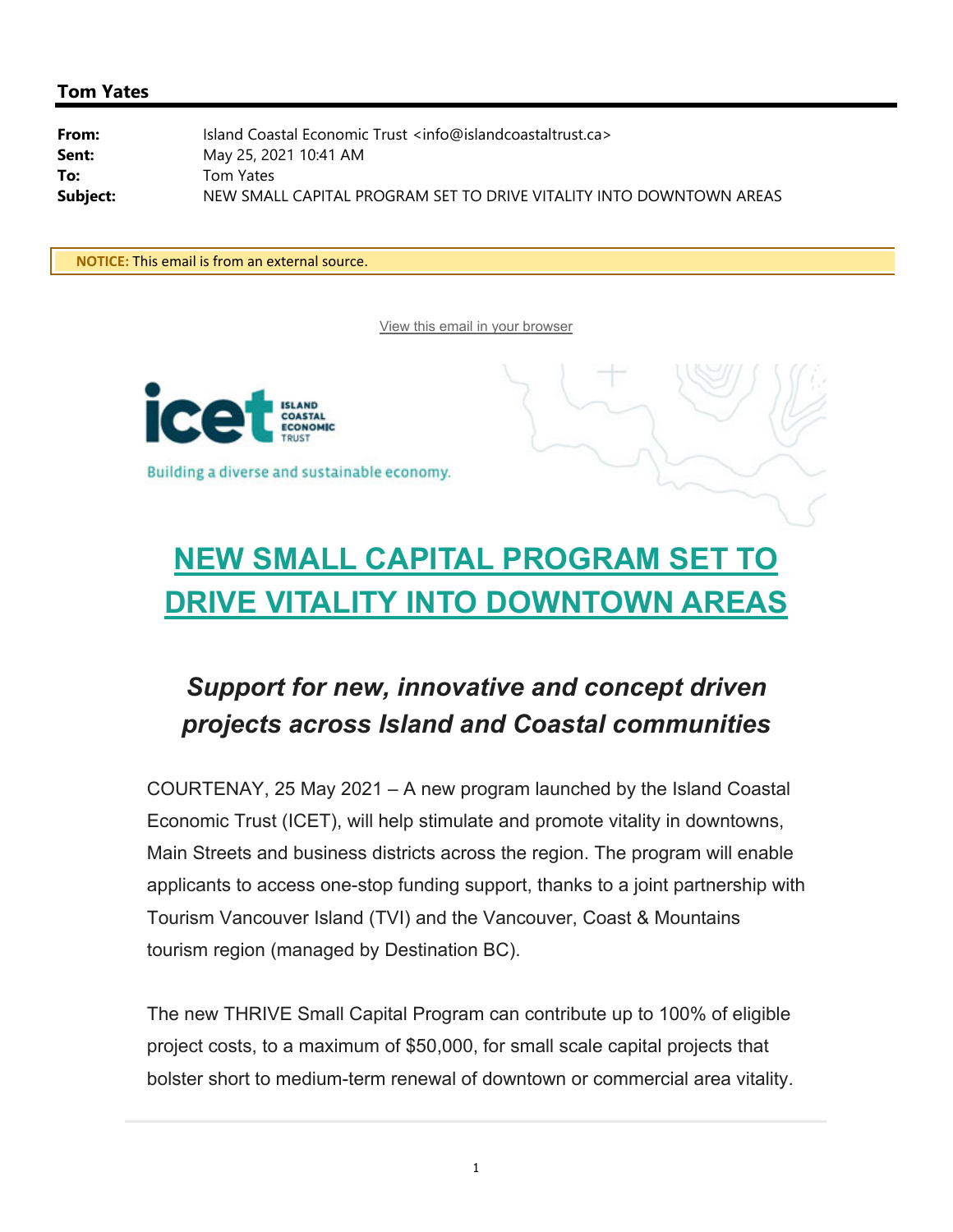Funding will focus on new, innovative, concept-driven initiatives that foster increased commercial activity, visitor attraction and resident engagement.

"This past year has forced a rethink, within our communities, of our traditional business models and community planning approaches," says ICET Board Chair Aaron Stone. "The new THRIVE program is a timely response to the growing need for proactive, collaborative and innovative ways to reinvigorate and sustain our communities' energy."

Successful THRIVE projects must create new outdoor public amenities or areas that contribute to increased business district vitality, visitor attraction, resident engagement and quality of life. The program will provide an opportunity for tourism, arts, business and local government to collaborate and innovate together. Projects that provide broad public benefits, foster inclusivity and accessibility, and leverage unique community strengths, assets, history or culture will be prioritized.

"It is exciting to see one of the five projects on Vancouver Island funded by the \$2.3 million Targeted Regional Tourism Initiative move ahead immediately. We gratefully acknowledge the Province for this funding," says Anthony Everett, President & CEO, Tourism Vancouver Island. "We know a flourishing community in which to live is also an attractive destination to visit, so the THRIVE Small Capital Program will benefit both residents and visitors as we work to achieve long-term recovery for the tourism industry in the Vancouver Island region."

The ICET THRIVE program is open to local governments, Indigenous communities and non-profit organizations located in the ICET service area. Applicants from other areas of the Capital Regional District may be eligible for TVI funding up to \$25,000 (to a maximum of 50% of project costs), subject to a program referral by Tourism Vancouver Island.

2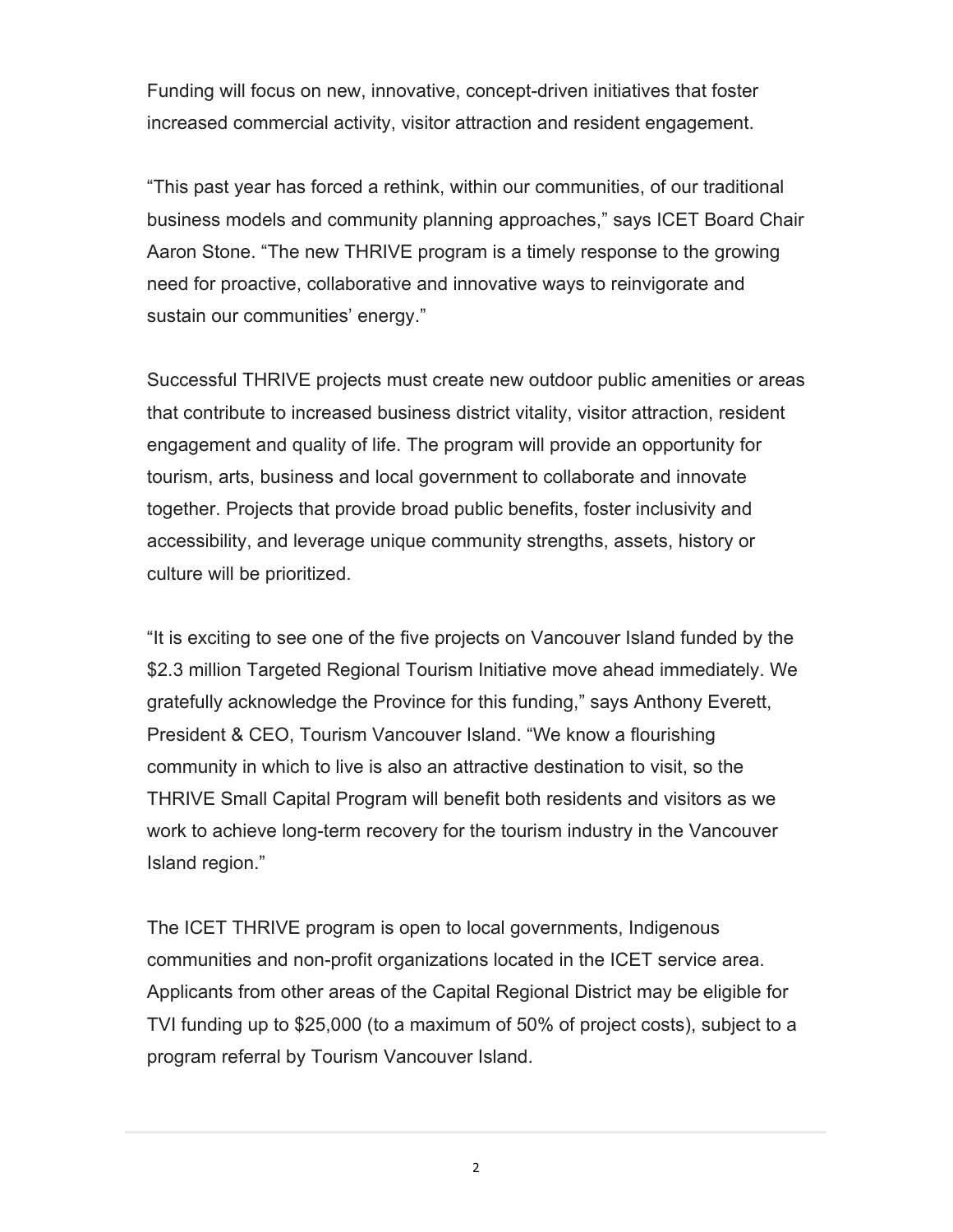"We are excited to support the THRIVE program, which will directly support renewal of downtown and commercial area vitality for Sunshine Coast communities," says Jody Young, Manager, Vancouver, Coast & Mountains tourism region at Destination BC. "Downtowns are the heart of communities, providing energizing spaces for residents and visitors to gather. The pandemic has forced a rethink of our downtown areas, and this program will quickly bring to life projects that foster essential community connectivity. Supporting this program also helps achieve goals identified in the Sunshine Coast Destination Development Strategy."

The first application intake opens on May 25th and will close on July 9th. The second application intake will run from July 19th to September 17th. For more information, including guidelines and application forms, please visit the THRIVE Small Capital Program section of our website.

All interested applicants are strongly encouraged to attend a 30-minute Zoom information session prior to submitting an application. Pre-register for one of the following meeting dates: June 1st (12-12.30pm) or June 9th (12-12.30pm). Funding for this program is provided in partnership with Tourism Vancouver Island (TVI) and the Vancouver, Coast & Mountains tourism region, managed by Destination BC (DBC) as part of StrongerBC: BC's Economic Recovery Plan.

###

## About the Island Coastal Economic Trust (ICET)

Created and capitalized by the Province of BC in 2006, the Island Coastal Economic Trust (ICET) mission is to create a more diverse and globally competitive Island and Coastal economy. In partnership with local and regional government, non-profits and indigenous communities, ICET serves nearly half a million residents. Funding and support for economic infrastructure and other